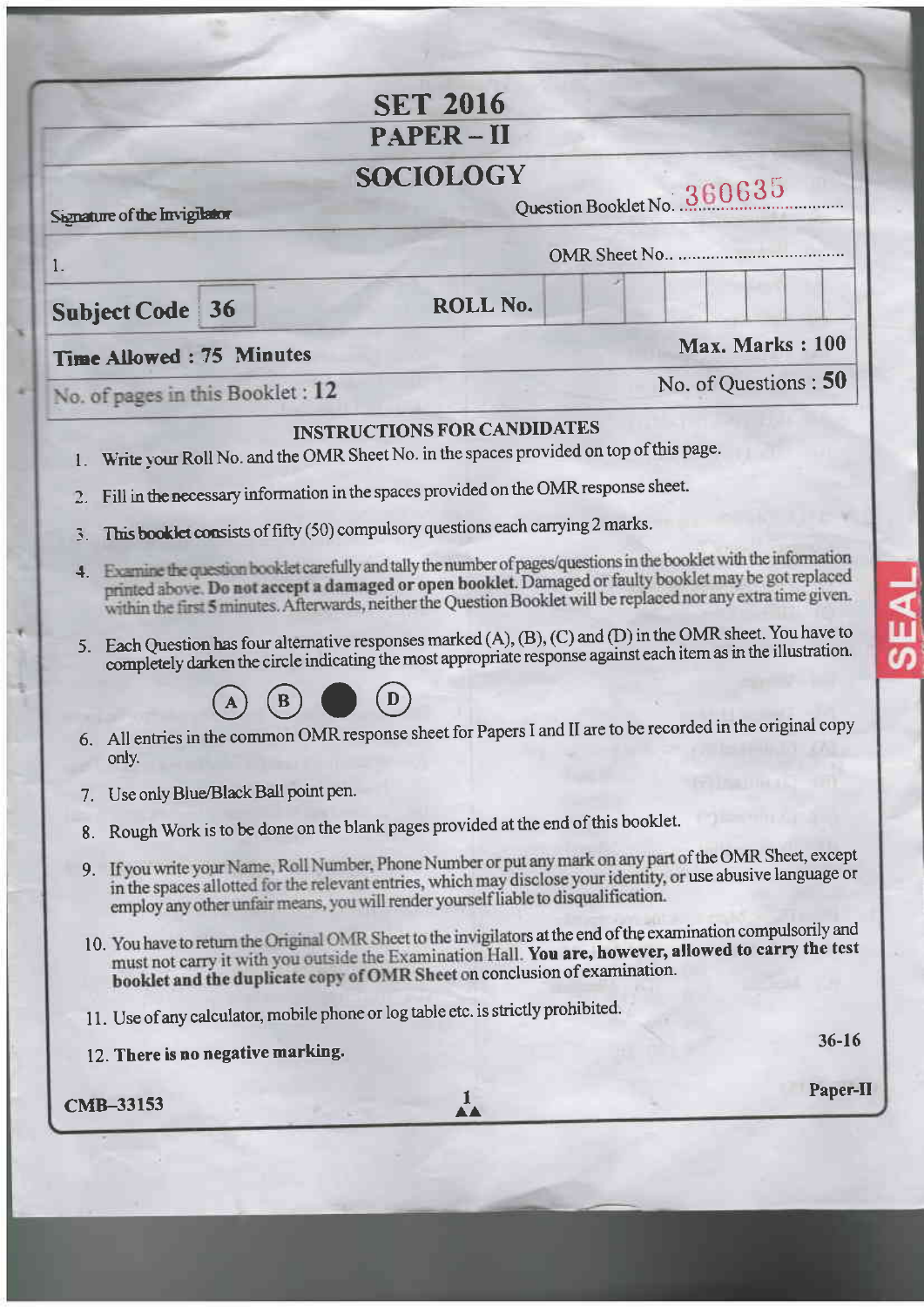# **PAPER-II SOCIOLOGY**

Identify the courect sequence according to Comte: 4.  $1$ 

- $f(x)$ **Astronomia**
- $\bigoplus$ **Mathematics**
- **Biology**  $\bullet$
- Physics  $(r)$
- $(v)$ Sociology
- (A) (i), (ii), (iii), (v) and (iv)
- (B) (i), (iii), (ii), (iv) and (v)
- (C) (ii), (i), (iii), (iv) and (v)
- (D) (ii), (i), (iv), (iii) and (v)
- 2. Which of the following are associated with the Social **Contract Theory?** 
	- Jean Jaques Rousseau  $(i)$
	- $(ii)$ **Herbert Spencer**
	- John Locke  $(iii)$
	- Voltaire  $f(v)$
	- **Thomas Hobbes**  $(v)$
	- $(A)$  (i), (iii) and (iv)
	- (B)  $(ii)$ ,  $(iii)$  and  $(v)$
	- $(C)$  (i), (iii) and (v)
	- (D) (i), (ii) and (iii)
- $3.$ From Hegel, Marx took the concept of:
	- (A) Dialectics (B) Materialism
	- (C) Idealism  $(D)$ Alienation
- **CMB-33153**
- The consequence of a cultural item that lessens the adaptation and adjustment of a system is:
- (A) Function  $(B)$ Eufunction
- (C) Manifest Function (D) Dysfunction
- 5. Statistical data can be divided into:
	- Individual  $\hat{a}$
	- **Discrete**  $(ii)$
	- Continuous  $(iii)$
	- Oualitative  $(iv)$
	- $(A)$  (i), (ii) and (iii)
	- $(ii)$ ,  $(iii)$  and  $(iv)$ (B)
	- $(C)$  (i), (iii) and (iv)
	- (D) (i), (ii), (iii) and (iv)
- 6. Who believe that meanings, mind and the social world are shaped by the structure of language?
	- (A) Functionalists
	- (B) Interactionists

7.

- (C) Anthropologists
- **Structural Linguists**  $(D)$
- Based on the following statements, which of the codes is correct?
	- A statement uninfluenced by our personal bias  $(i)$ is said to be objective
	- A statement uninfluenced by our values is said  $(ii)$ to be objective
	- $(iii)$ A statement uninfluenced by our interests is said to be objective
	- $(A)$  (i) is true, but (ii) and (iii) are false
	- $(B)$  (i) and (ii) are true, but (iii) is false
	- $(C)$  (i), (ii) and (iii) are true
	- (D) (i), (ii) and (iii) are false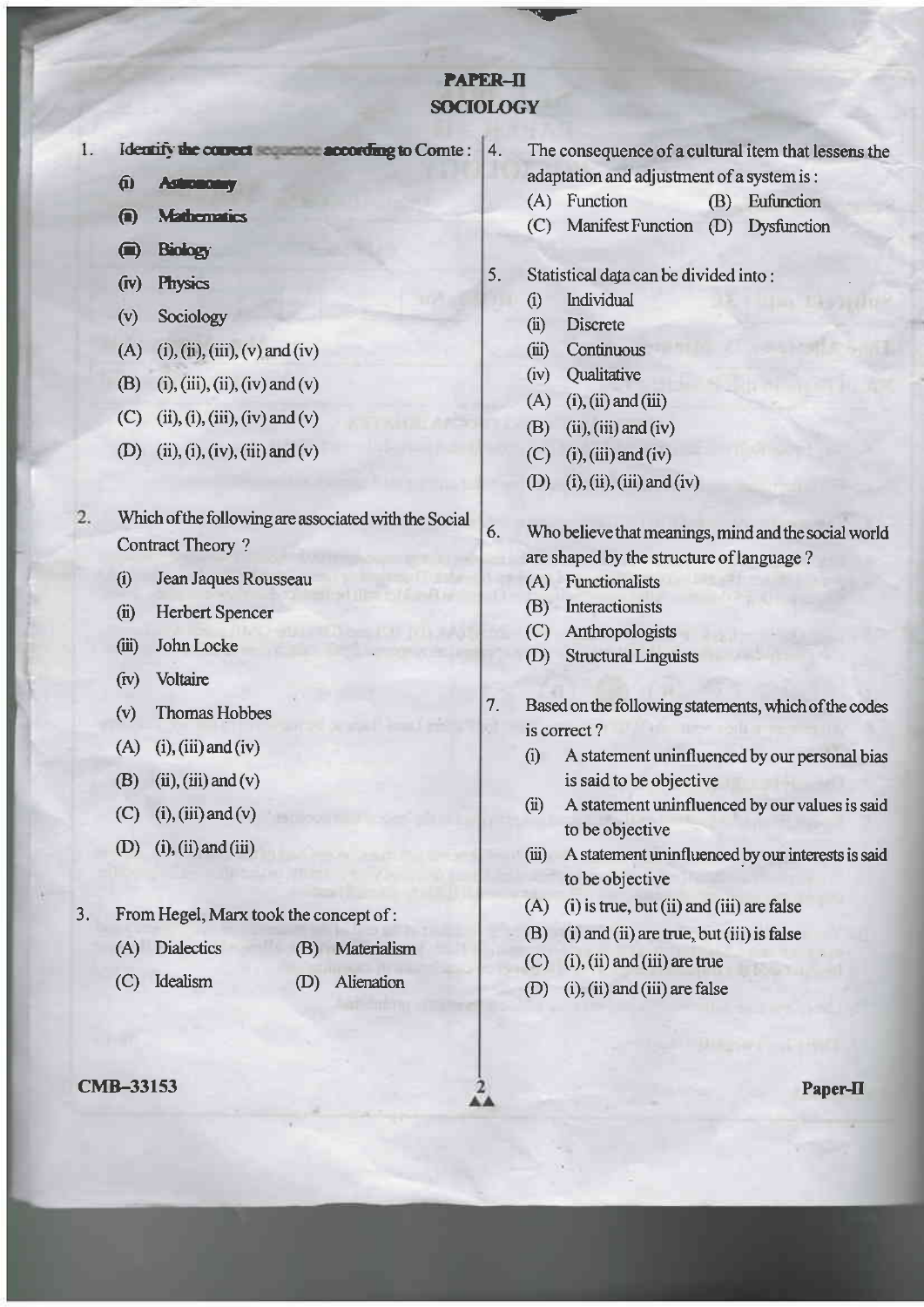| 8.  | The series of changes in Indian Society as a result of 12.<br>150 years of British rule in India are referred as : |     | Based on the following statements, which of the codes<br>is correct?                         |  |  |  |  |
|-----|--------------------------------------------------------------------------------------------------------------------|-----|----------------------------------------------------------------------------------------------|--|--|--|--|
|     | Modernization                                                                                                      |     | Statement I: Spearman introduced the comoept of                                              |  |  |  |  |
|     | (A)<br>Westernization                                                                                              |     | Rank correlation.                                                                            |  |  |  |  |
|     | (B)                                                                                                                |     | Statement II: He based his concept on the                                                    |  |  |  |  |
|     | Globalization<br>(C)                                                                                               |     | correlation between qualitative                                                              |  |  |  |  |
|     | Anglicanization<br>(D)                                                                                             |     | variables.                                                                                   |  |  |  |  |
|     |                                                                                                                    |     | I is true but II is false<br>(A)                                                             |  |  |  |  |
| 9.  | The basic idea in social interactionism is that Social                                                             |     | I is false but $\Pi$ is true<br>(B)                                                          |  |  |  |  |
|     | Reality is constructed in each human interaction                                                                   |     | Both I and II are true<br>(C)                                                                |  |  |  |  |
|     | through the use of:                                                                                                |     | Both I and II are false<br>(D)                                                               |  |  |  |  |
|     | (A) Words                                                                                                          |     |                                                                                              |  |  |  |  |
|     | <b>Gestures</b><br>(B)                                                                                             |     | Given below are two statements, one labeled as<br>13.                                        |  |  |  |  |
|     | Symbols<br>(C)                                                                                                     |     | Assertion (A) and the other as Reason (R):                                                   |  |  |  |  |
|     | Actions<br>(D)                                                                                                     |     | Assertion (A): The Middle Range Theory does not<br>refer to a specific theory, but is rather |  |  |  |  |
|     |                                                                                                                    |     | an approach to theory construction                                                           |  |  |  |  |
| 10. | A Socio-psychological condition of the individual that                                                             |     | Reason (R): Middle Range approach focuses on                                                 |  |  |  |  |
|     | involves his estrangement from some aspects of his                                                                 |     | groups rather an individual and society                                                      |  |  |  |  |
|     | social existence is called as :                                                                                    |     | Both $(A)$ and $(R)$ are true and $(R)$ is the correct<br>(A)                                |  |  |  |  |
|     | Alienation<br>(B)<br>(A) Retreatism                                                                                |     | explanation of $(A)$                                                                         |  |  |  |  |
|     | Ritualism<br>(C) Rebellion<br>(D)                                                                                  |     | Both $(A)$ and $(R)$ are true and $(R)$ is not the<br>(B)                                    |  |  |  |  |
|     |                                                                                                                    |     | correct explanation of $(A)$                                                                 |  |  |  |  |
| 11. | Match List-I with List-II:                                                                                         |     | $(A)$ is true but $(R)$ is false<br>(C)                                                      |  |  |  |  |
|     | List-II<br>List-I                                                                                                  |     | $(A)$ is false but $(R)$ is true<br>(D)                                                      |  |  |  |  |
|     | Bacan<br><b>Comparative Method</b><br>(i)                                                                          |     |                                                                                              |  |  |  |  |
|     | (a)<br>Francis                                                                                                     | 14. | Match List - I with List - II                                                                |  |  |  |  |
|     | J.S. Mill<br>(ii)<br>Verstehen<br>(b)                                                                              |     | List - II<br>List-I                                                                          |  |  |  |  |
|     | Eurkheim                                                                                                           |     | Adaptation<br>(i)<br>Economy<br>(a)                                                          |  |  |  |  |
|     | <b>Inductive Method</b><br>(iii)<br>(c)                                                                            |     | Latency<br>Polity<br>(ii)<br>(b)<br>Goal<br>(iii)                                            |  |  |  |  |
|     | Max Weber<br><b>Inverse Deductive</b><br>(iv)<br>(d)                                                               |     | Family<br>(c)<br>Attainment                                                                  |  |  |  |  |
|     | Method                                                                                                             |     | Integration<br>Religion<br>(r)<br>(d)                                                        |  |  |  |  |
|     | (a) (b) (c)<br>(d)                                                                                                 |     |                                                                                              |  |  |  |  |
|     | (iii)<br>$(iv)$ $(i)$<br>(ii)<br>(A)                                                                               |     | (d)<br>$(b)$ (c)<br>(a)                                                                      |  |  |  |  |
|     | (i)<br>(iii)<br>(iv)<br>(i)<br>(B)                                                                                 |     | (i)<br>$(iii)$ $(iv)$<br>(ii)<br>(A)                                                         |  |  |  |  |
|     | (iv)<br>(iii)<br>(ii)<br>(C)<br>(i)                                                                                |     | $(iii)$ $(iv)$ $(ii)$<br>$\left( i\right)$<br>(B)                                            |  |  |  |  |
|     | (i)<br>$(iv)$ $(iii)$ $(ii)$<br>(D)                                                                                |     | (r)<br>(iii)<br>(ii)<br>(i)<br>(C)                                                           |  |  |  |  |
|     |                                                                                                                    |     | $(D)$ (i) (ii) $(iv)$ (iii)                                                                  |  |  |  |  |

 $\frac{3}{44}$ 

CMB-33153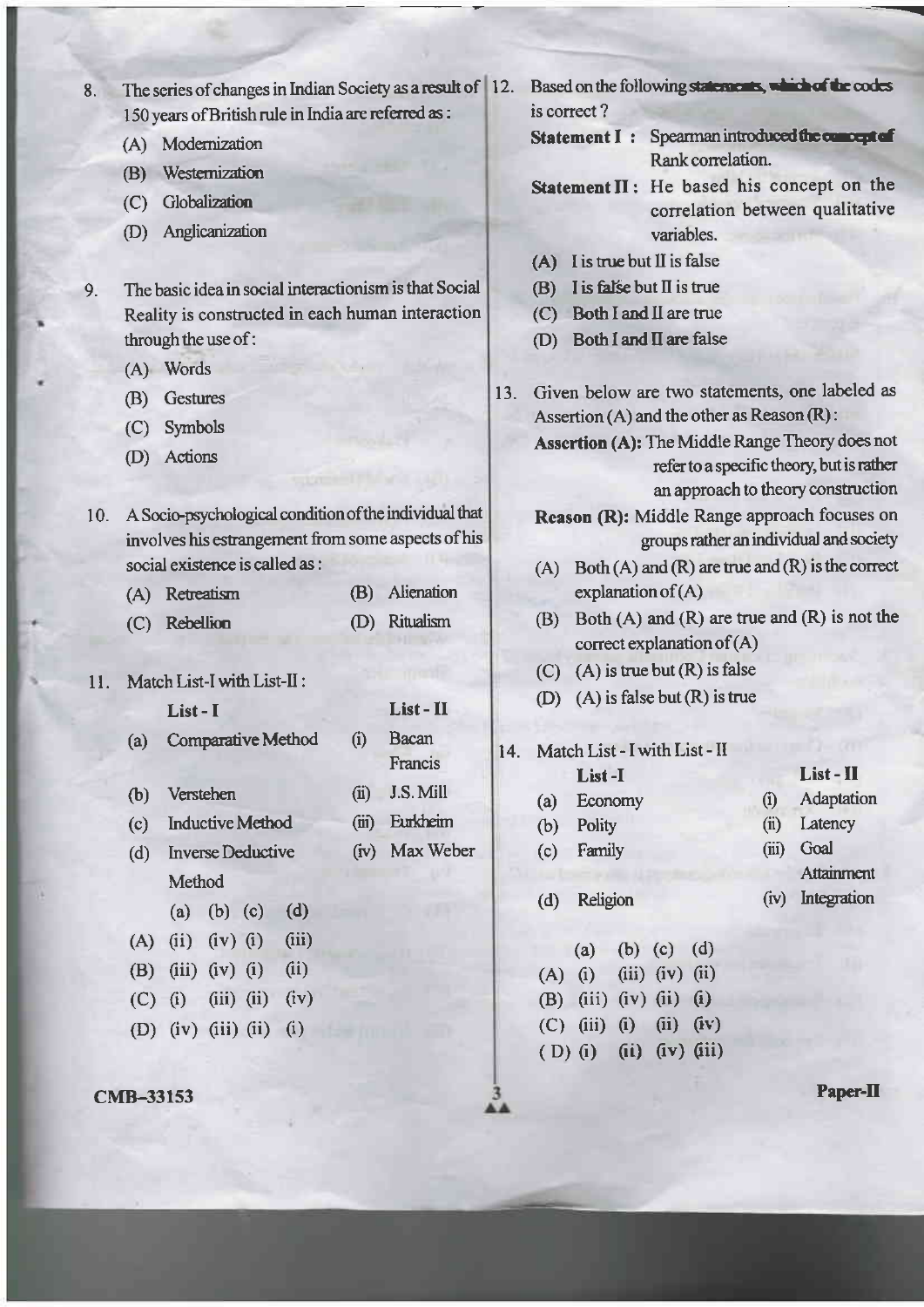- 15. The movement of an individual or group from a lower status to a higher status is known as :
	- (A) Horizontal mobility
	- (B) Vertical mobility
	- (C) Structural mobility
	- (D) All the above
- 16. Based on the following statements, which of the codes is correct?

Statement I: The mean of a population is known as a parameter.

- Statement II: The mean of a population can be computed from a sample of the population.
- $(A)$  I is true but II is false
- $(B)$  I is false but II is true
- (C) Both I and II are true
- (D) Both I and II are false
- 17. According to Randal Collins the primary basis of conflict is:
	- (A) Inequality
	- (B) Coercive force to control others
	- (C) Authority
	- (D) Domination
- 18. Which of the following concept is associated with C. W. Mills ?
	- (A) Empiricism
	- (B) Functional Imperatives
	- (C) Sociological Imagination
	- (D) Symbolic Interactionism

**CMB-33153** 

- 19. The concepts of "Class in itself" and "Class for itself" are used by:
	- (A) Max Weber
	- (B) Karl Marx
	- (C) Antonio Gramsci
	- (D) Kingsley Davis
- 20. Which of the following is not a characteristic of Caste System?
	- (A) Endogamy
	- Social Hierarchy  $(B)$
	- (C) Hereditary Occupation
	- (D) Achieved Status
- Which of the following are the principal types of Social  $21.$ Stratification?
	- $\ddot{\Omega}$ Caste
	- $(ii)$ **Class**
	- Religion  $(iii)$
	- $(iv)$ **Estate**
	- **Political Party**  $(v)$
	- $(A)$  $(i)$ ,  $(ii)$  and  $(iii)$  are correct
	- $(B)$  (i), (iii) and (iv) are correct
	- $(C)$  (i), (ii) and (iv) are correct
	- (D) (i), (iii) and (v) are correct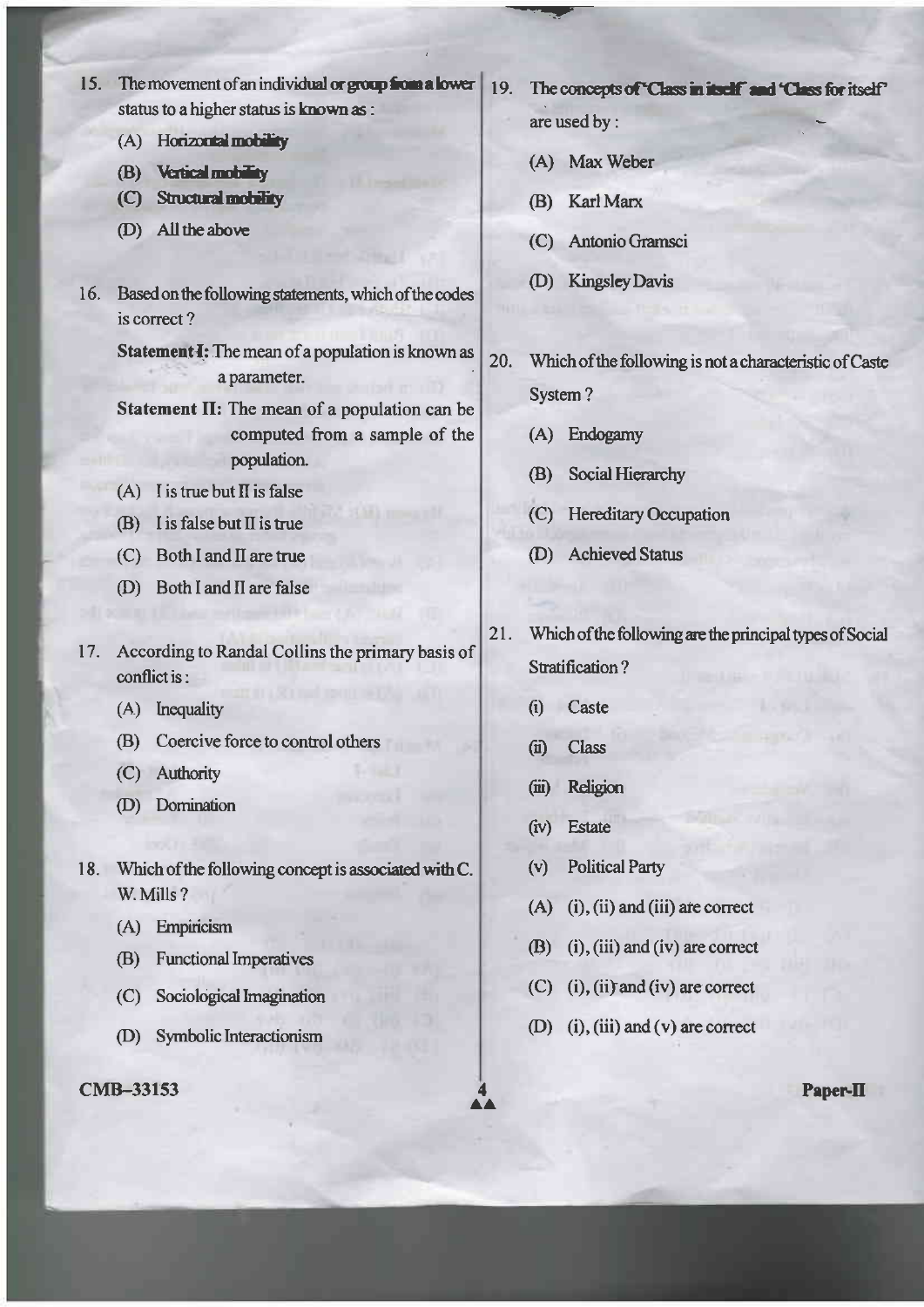Students saying good morning to a teacher can be 25. Match the thinker with the concepts:  $22.$ 

regarded as an example of:

- Folkways  $(i)$
- **Mores**  $(ii)$
- $(m)$  Laws
- (iv) Morals
- $(v)$ **Customs**
- $(A)$  (i) and  $(v)$
- $(iv)$  and  $(v)$  $(B)$
- $(C)$  (ii) and (v)
- $(i)$ ,  $(iv)$  and  $(v)$  $(D)$

23. Which of the following Tribe in India practice polyandry?

- (A) Nagas
- (B) Gonds
- (C) Baigas
- (D) Todas
- Which of the following are elements of a complex  $24.$ organization?
	- Identified goals  $(i)$
	- $(ii)$ Ascribed roles
	- Membership by birth  $(iii)$
	- Voluntary membership  $(iv)$
	- Authority structure  $(v)$
	- A set of clear cut rules  $(v<sub>i</sub>)$
	- $(i)$ ,  $(ii)$ ,  $(iv)$ ,  $(v)$  and  $(vi)$  $(A)$
	- (i), (iii), (iv), (v) and (vi) (B)
	- (C) (ii), (iii), (iv), (v) and (vi)
	- (D) (i), (iv), (v) and (vi)

### CMB-33153

|     | <b>Thinker</b>          |                      |  |      |                            | <b>Concept</b>        |  |
|-----|-------------------------|----------------------|--|------|----------------------------|-----------------------|--|
| (a) |                         | Max Weber            |  | (i)  | Logical<br>Action          |                       |  |
| (b) |                         | W. I. Thomas         |  | (ii) | Selffulfilling<br>prophecy |                       |  |
| (c) |                         | <b>B.</b> Malinowski |  |      | (iii)                      | Rational<br>Action    |  |
|     | (d) V. Pareto           |                      |  |      |                            | (iv) Kula<br>Exchange |  |
|     |                         | (a) (b) (c) (d)      |  |      |                            |                       |  |
|     | (A) (iii) (i) (ii) (iv) |                      |  |      |                            |                       |  |
|     | (B) (ii) (iv) (i) (iii) |                      |  |      |                            |                       |  |

Identify the chronological order in which the works 26. of Durkheim appeared?

 $(iv)$  (i)

 $(iii)$   $(iv)$ 

- Rules of the Sociological Method  $(i)$
- Suicide  $(ii)$

 $(C)$  (iii) (ii)

 $(D)$   $(ii)$   $(i)$ 

- Elementary forms of Religious Life  $(iii)$
- (iv) Division of Labour in Society
- $(A)$  (i), (iii), (iv) and (ii)
- $(iv), (i), (iii)$  and  $(ii)$ (B)
- $(C)$  (i), (iii), (ii) and (iv)
- (D)  $(iv)$ , (i), (ii) and (iii)
- Which one of the following statements is not correct?  $27.$ 
	- (A) Culture is social and learnt
	- (B) Culture is a biological inheritance and it is uniform in all the societies
	- (C) Culture is continuous and cumulative
	- (D) Culture is dynamic and adaptive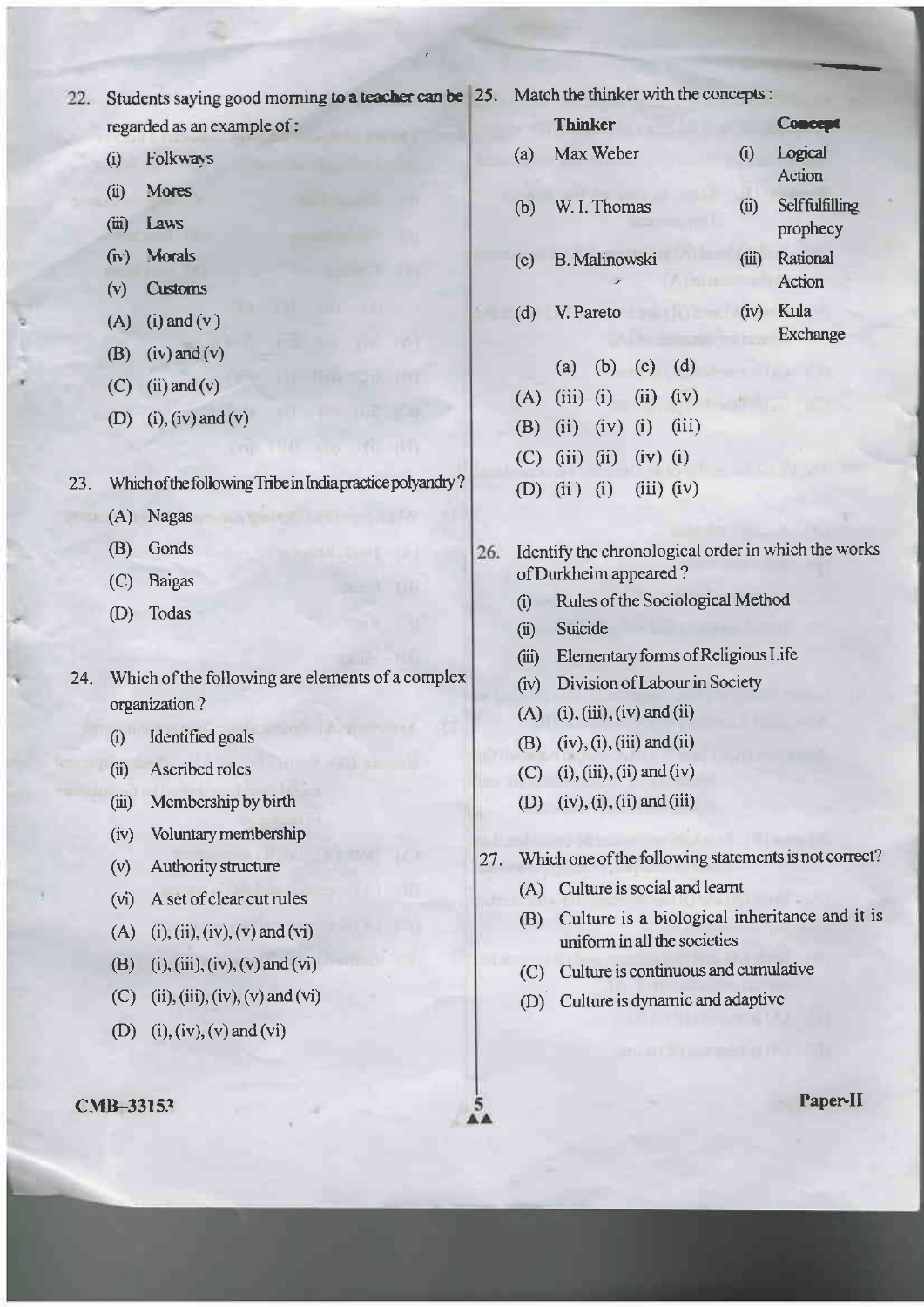Given below are two statements, one labeled as  $|31|$ . Assertion  $(A)$  and the other as Reason  $(R)$ : 28.

Assertion (A): State is different from Government

Reason (R): State is one of the organs of Govemment

- (A) Both  $(A)$  and  $(R)$  are true and  $(R)$  is the correct explanation of  $(A)$
- $(B)$  Both  $(A)$  and  $(R)$  are true and  $(R)$  is not the correct explanation of  $(A)$
- (C) (A) is true but  $(R)$  is false
- (D) (A) is false but  $(R)$  is true
- 29. The Vice-Chancellor of an University is considered as an:
	- (A) Ascriptive Status
	- (B) Achieved Status
	- (C) Ascriptive power
	- (D) Both Ascriptive and Achieved Power
- 30. Given below are two statements, one labeled as Assertion (A) and the other as Reason (R) :

Assertion (A): There is a relationship between the concepts of Sanskritization and Reference Group behaviour.

Reason (R): Sanskritization can be considered as <sup>a</sup>case ofReference Group behaviour.

- $(A)$ . Both  $(A)$  and  $(R)$  are true and  $(R)$  is the correct explanation of  $(A)$
- (B) Both  $(A)$  and  $(R)$  are true and  $(R)$  is not the correct explanation of (A)
- (C) (A) is true but  $(R)$  is false
- (D) (A) is false but  $(R)$  is true

### cMB-33153

Match the following :

#### **Theory of Social Change** Social Thinker

- (a) Unilineal evolution
- (b) Rise and fall

(i) Max Weber

(iii) Tonybee

(iv) Karl Marx

(ii) Auguste Comte

- (c) Cyclic theory
- (d) Conflict  $\overline{y}$
- (a) (b) (c) (d)  $(A)$  (ii) (i) (iii) (iv) (B) (ii) (iii) (i)  $(iv)$ (C) (iii) (ii) (iv) (D) (i) (ii) (iii) (iv)

32. Which one of the following is an example for community

- (A) HinduReligion
- (B) Caste
- (C) Race
- (D) Village

6  $\mathbf{A}$ 

Assertion (A): People shape their surroundings 33.

> Reason (R): We live in a world in which people and social world are shaped by the structure oflanguage

- $(A)$  Both  $(A)$  and  $(R)$  are correct
- (B) (A) is correct and  $(R)$  is wrong
- (C) (A) is wrong and (R) is correct
- (D) Both (A) and (R) are wrong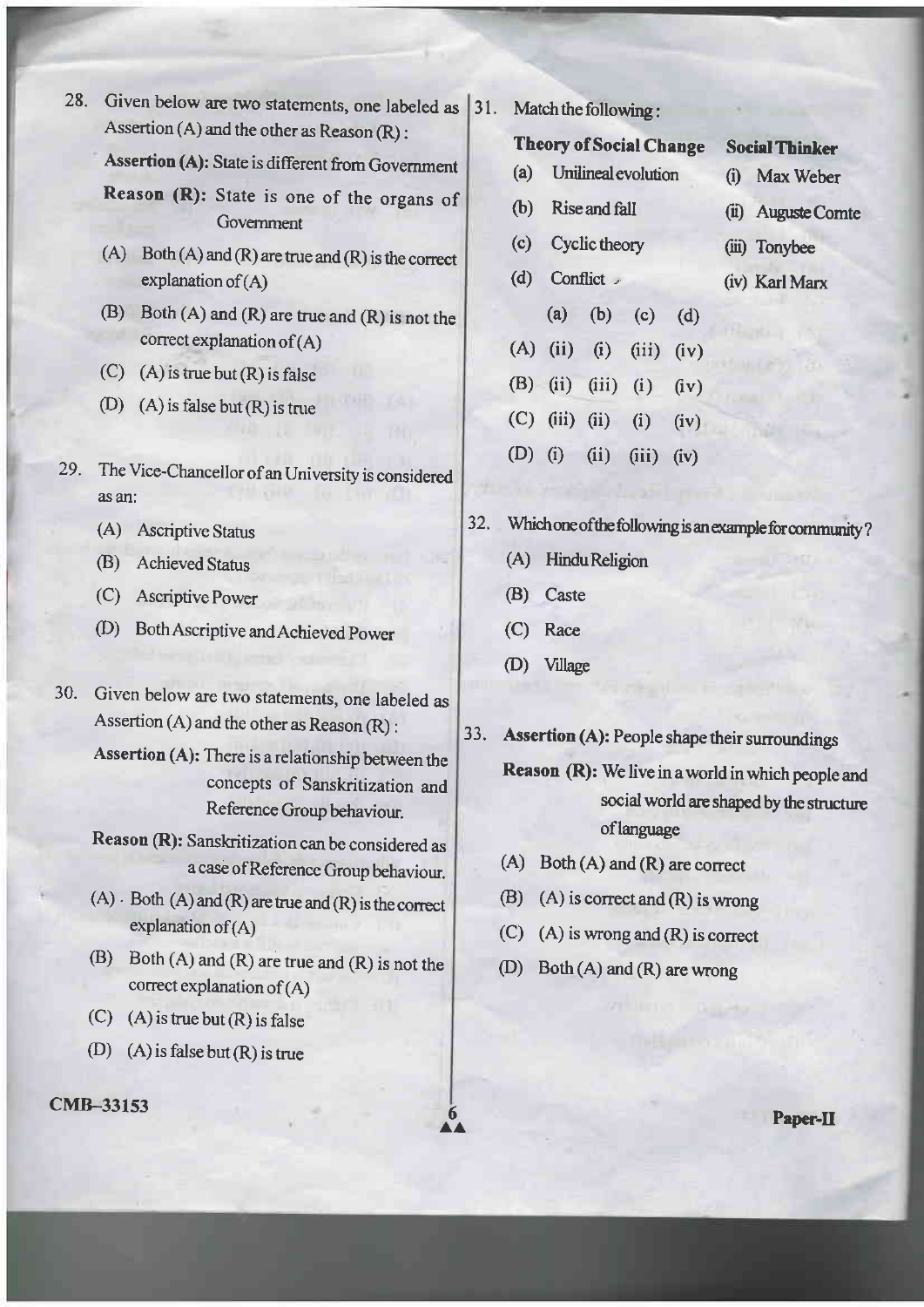- 34. Which of the following statements is not correct?
	- (A) Sociology is a pure science and not an applied science
	- (B) Sociology is a concrete science
	- (C) Sociology is a categorical and not a normative discipline
	- (D) Sociology is a rational and an empirical science
- 35. Giving prizes to competitors is an example of:
	- (A) Ratio Scale
	- (B) Interval Scale
	- (C) Nominal Scale
	- (D) Ordinal Scale
- 36. Robert Merton believed the following are not essential postulates for functional analysis:
	- Postulate of functional unity  $(i)$
	- Postulate of functional differentiation  $(ii)$
	- $(iii)$ Postulate of functional universality
	- $(iv)$ Postulate of functional adaptation
	- Postulate of functional indispensability  $(v)$
	- $(A)$  $(i)$ ,  $(ii)$ ,  $(iii)$  are correct
	- (B) (i), (iii), (v) are correct
	- $(C)$  (ii), (iii), (iv) are correct
	- (D) (ii), (iv), (v) are correct
- **CMB-33153**
- 37. Given below are two statements, one has Assertion  $(A)$  and the other as Reason  $(R)$ :
	- Assertion (A) : A positivist approach is based on the physical and natural science model.
	- **Reason (R)** : It assumes that social phenomena obey the Laws the same way as natural phenomena.
	- (A) Both  $(A)$  and  $(R)$  are true and  $(R)$  is the correct explanation of  $(A)$
	- (B) Both  $(A)$  and  $(R)$  are true and  $(R)$  is not the correct explanation of  $(A)$
	- $(C)$  (A) is true but  $(R)$  is false
	- (D)  $(A)$  is false but  $(R)$  is true
- 38. Given below are two statements, one labeled as Assertion  $(A)$  and the other as Reason  $(R)$ :
	- Assertion (A): Most of the sociologists believed that social progress is inevitable.
	- Reason (R) : Social change is due to socioeconomic, political and technological factors.
	- (A) Both (A) and (R) are true and (R) is the correct explanation of  $(A)$
	- (B) Both  $(A)$  and  $(R)$  are true and  $(R)$  is not the correct explanation of  $(A)$
	- (C) (A) is true but  $(R)$  is false
	- (D) (A) is false but  $(R)$  is true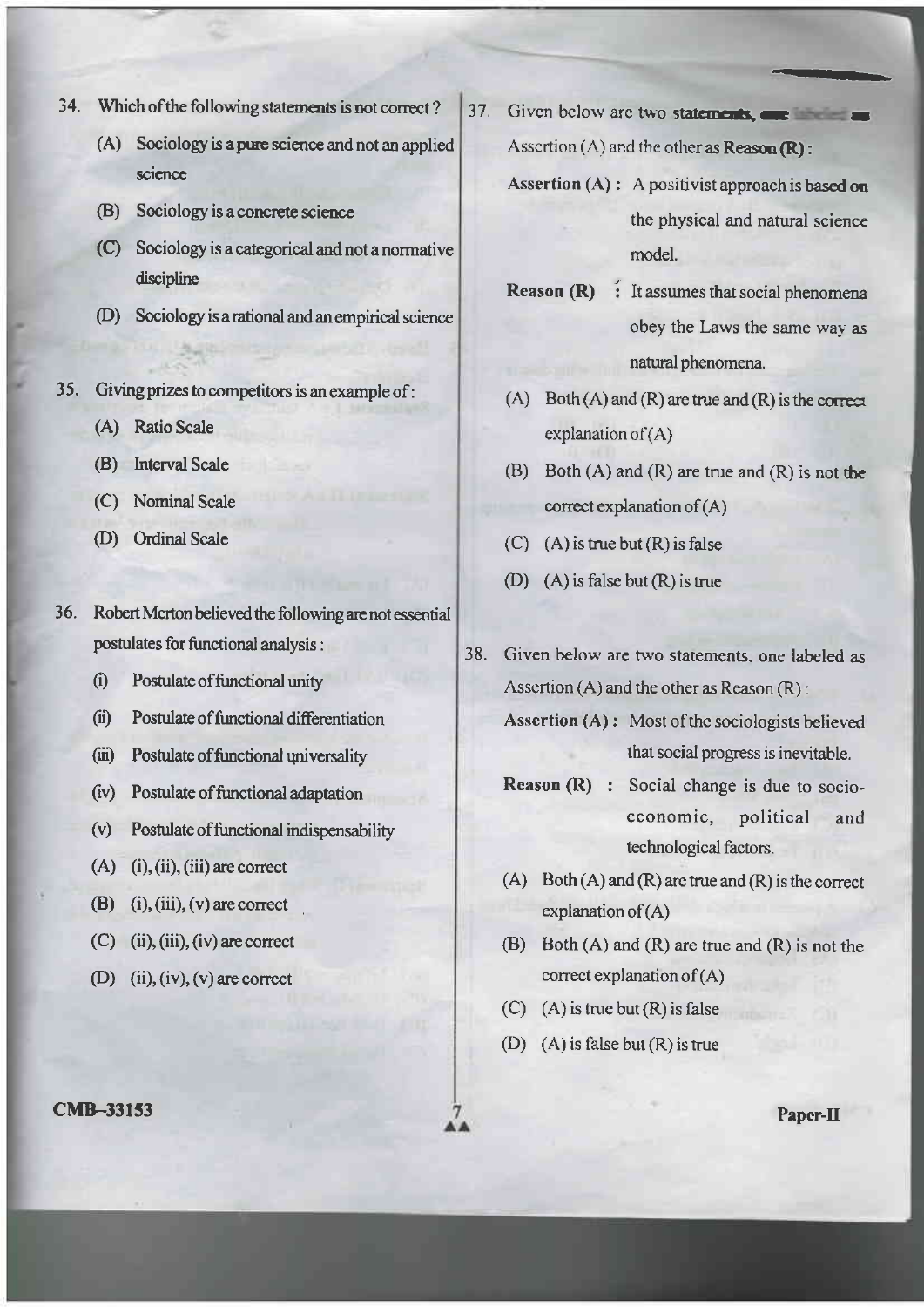39. Based on the following statements, which of the codes  $\vert$  44. is correct ? Statement I: A quartile is a special case of <sup>a</sup>

percentile

## **Statement II:** A quartile is the  $25<sup>th</sup>$  percentile

- $(A)$  I is true but II is false
- $(B)$  I is false but II is true
- $(C)$  Both I and II are true
- (D) Both I and II are false

40. The Standard Deviation for the following data is: 10, 10, 10, 10, t0, 10, 10, 10, 10, l0 (A) I  $(C)$  100 (B) <sup>10</sup> (D) 0

- 41. Which of the following is a probability sampling technique ?
	- (A) Cluster Sampling
	- @) Purposive Sampling
	- (C) Quota Sampling
	- (D) Snowball Sampling
- 42. Which of the following technique of data collection is morc suitable for historical research and cross-cultual shrdies ?
	- (A) Interview Schedule
	- (B) Case Study
	- (C) Content Analysis
	- (D) Projective techniques
- 43. A process in which generalizations are inferred from specific facts is known as ?
	- (A) Deductive method
	- @) Inductivemethod
	- $(C)$  Retroductive method
	- (D) Logic

Plan that directs the research design, which does not require a working hypothesis to conduct a research study :

- (A) Exploratory Research Design
- (B) Descriptive Research Design
- (C) Experimental Research Design
- (D) Quasi-Experimental Research Design
- Based on the following statements, which of the codes is correct? 45.
	- Statement I: A tentative statement asserting a relationship between two or more variables is called a Hypothesis.

Statement II : A statement in which we posit no relationship between variables is not a hypothesis.

- (A) <sup>I</sup>is true but II is false
- @) <sup>I</sup>is false but II is true
- (C) Both I and II are true
- @) Both I and II are false
- 46. Based on the following statements, which of the codes is correct?

Statemcnt I: When the calculated value of Chisquare is lower than the critical value. the null hypothesis is rejected.

Statement II: When the null hypothesis is rejected, we can say that there is no relationship between variables in question.

- (A) I is true but II is false
- $(B)$  I is false but II is true
- (C) Both I and II are true
- @) Both I and II are false